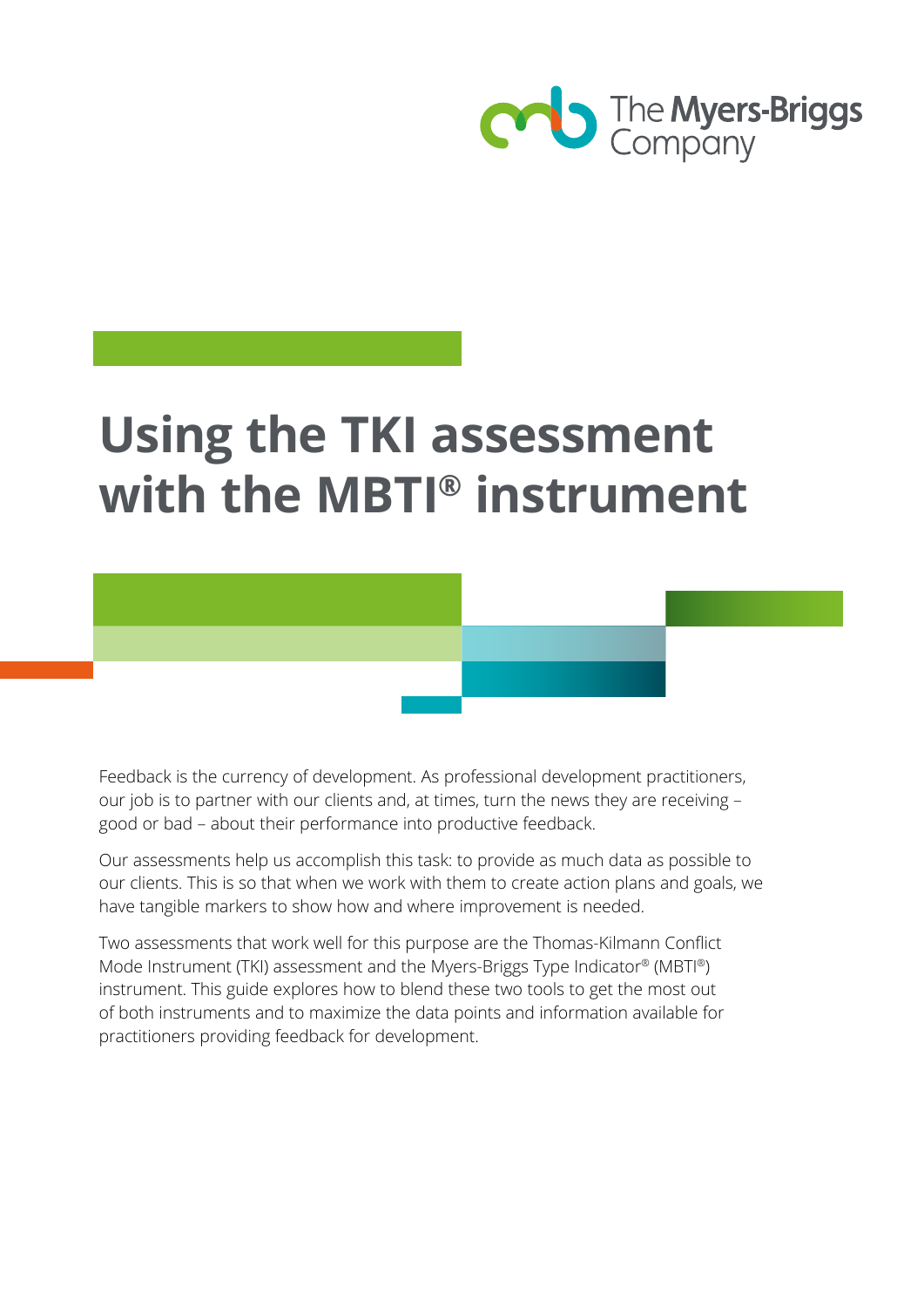#### **Overview**

Given the stress-inducing state of our economy, it is not surprising that conflict in the workplace – between co-workers, team members, and anyone else who might have a difference of opinion – is an ongoing challenge.

The TKI assessment has been used for more than 40 years to help people understand their preferred approach to managing interpersonal conflict. It identifies five different conflict-handling styles, or modes:

- **-** Competing
- **-** Collaborating
- **-** Compromising
- **-** Avoiding
- **-** Accommodating

It explains how and when each one may be used most effectively.

In the figure below, these five modes represent the five major combinations of assertiveness and cooperativeness that are possible in a conflict situation. Everyone is capable of using all five conflict-handling modes. However, most people use some modes more readily than others, and so tend to rely on those modes more heavily.

For more than 60 years, the MBTI instrument has been used to help people understand the

connection between their preferences and their approach to conflict. When they take the MBTI assessment, people learn about their style of being in the world. This also speaks to their method of approaching conflict situations.

#### **MBTI® preferences and TKI conflict modes**

Let's take a look at the interplay between the MBTI preferences and the TKI conflict modes. The four preference pairs of the MBTI instrument relate to four key questions:

- **-** How do you direct and receive energy? (Extraversion or Introversion)
- **-** How do you take in information? (Sensing or Intuition)
- **-** How do you make decisions? (Thinking or Feeling)
- **-** How do you approach the outside world? (Judging or Perceiving)

Each of these questions is answered toward one pole or the other of its corresponding preference, with varying degrees of clarity. We can combine the answers to these questions (i.e., a person's preferences) with what we might expect within the TKI conflict modes.

The tables on the following pages show how each preference might look within each of the five conflict modes.



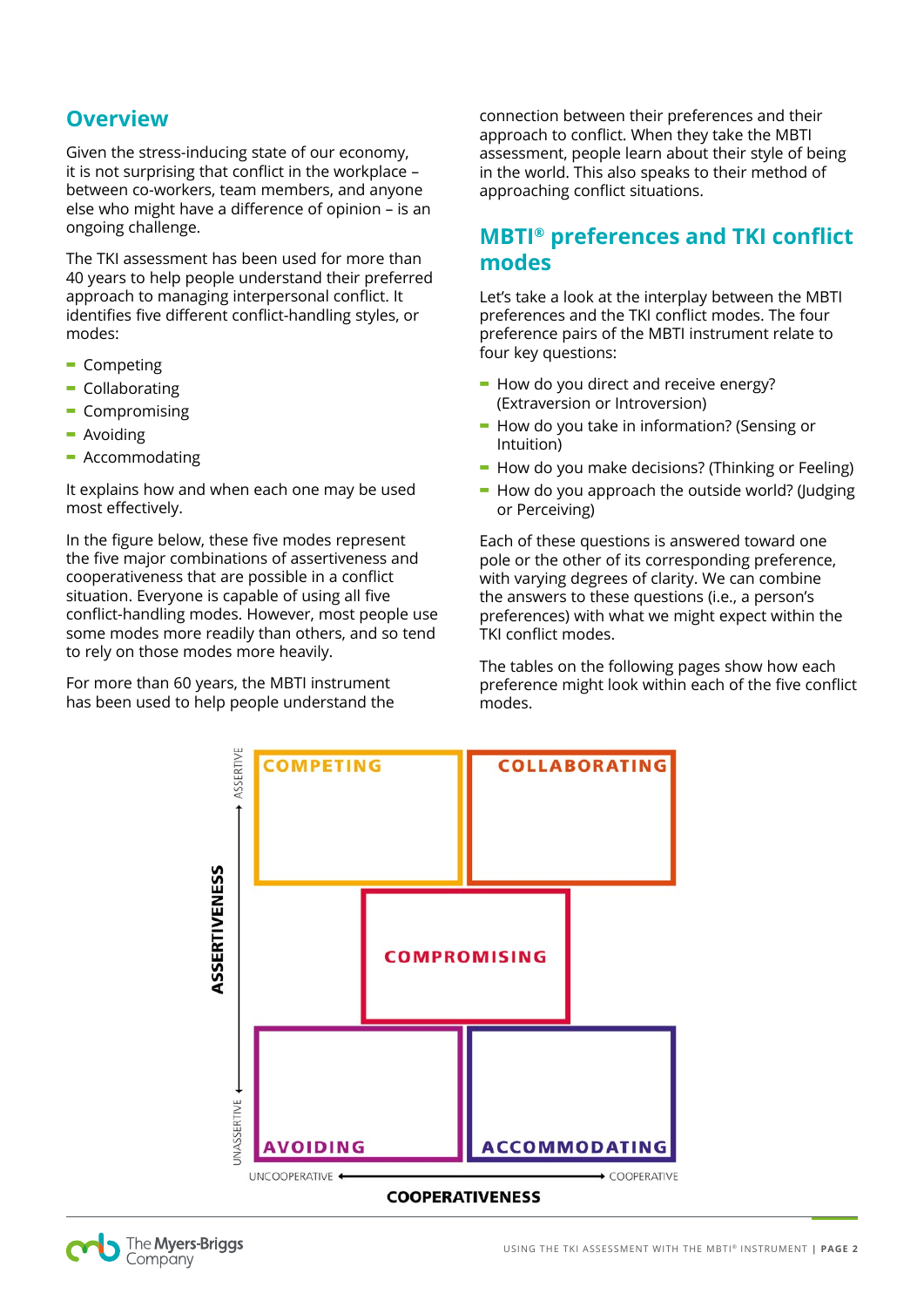# **Conflict mode: COMPETING**

This table shows typical MBTI behaviors in the **competing** mode

| <b>Competing and Energy</b>                                                           |                                                                            |  |  |  |
|---------------------------------------------------------------------------------------|----------------------------------------------------------------------------|--|--|--|
| People who prefer Extraversion                                                        | People who prefer Introversion                                             |  |  |  |
| Need to be heard                                                                      | Take time to formulate their perspective                                   |  |  |  |
| May talk over others                                                                  | May prefer e-mail to phone or face-to-face discussion                      |  |  |  |
| May interrupt to get their point across                                               | Present ideas that are likely well thought out                             |  |  |  |
| May move quickly from one point to the next                                           | May be persuasive in getting their point across                            |  |  |  |
| May not leave space for other points to be made                                       | May be frustrated with Extraverts who want to talk things<br>out in person |  |  |  |
| <b>Competing and Information</b>                                                      |                                                                            |  |  |  |
| People who prefer Sensing                                                             | People who prefer Intuition                                                |  |  |  |
| Use specific points to strengthen their argument                                      | Want to focus on the big picture                                           |  |  |  |
| Prefer an exact approach with precise information                                     | Want to explore implications of the conflict                               |  |  |  |
| Refer to multiple sources of tangible data                                            | Want to show that their perspective is better and makes<br>more sense      |  |  |  |
| Present ideas in a step-by-step way                                                   | Want to explore new ways of understanding the conflict                     |  |  |  |
| May feel Intuition types' arguments lack practicality                                 | May get overwhelmed with too many details or specifics                     |  |  |  |
| <b>Competing and Decisions</b>                                                        |                                                                            |  |  |  |
| People who prefer Thinking                                                            | People who prefer Feeling                                                  |  |  |  |
| Want to show why their perspective is logical, clear, and<br>right                    | Usually will want to end the conflict as soon as possible                  |  |  |  |
| Focus on the bottom line                                                              | Are interested in fighting for the people involved                         |  |  |  |
| May be aggressive in getting their ideas across                                       | Advocate to be heard and considered                                        |  |  |  |
| Attend to the tasks involved rather than the people                                   | May enter conflict because of values or principles                         |  |  |  |
| May not pay attention to how people will be affected                                  | May focus more on people than on facts                                     |  |  |  |
| <b>Competing and Orientation</b>                                                      |                                                                            |  |  |  |
| People who prefer Judging                                                             | People who prefer Perceiving                                               |  |  |  |
| May push to end conflict quickly                                                      | May enjoy playing taking an alternative view or position                   |  |  |  |
| May not allow time to consider other views                                            | Want to look at the pros and cons for the sake of argument                 |  |  |  |
| May hold rigidly to their position                                                    | Try to be flexible and open, and to encourage change                       |  |  |  |
| Want to have a plan in place to address the conflict if it will<br>be ongoing         | May want to keep conflict open longer than others think<br>necessary       |  |  |  |
| May close a conflict without considering that essential<br>information may be missing | Become frustrated by being rushed to make a judgment                       |  |  |  |

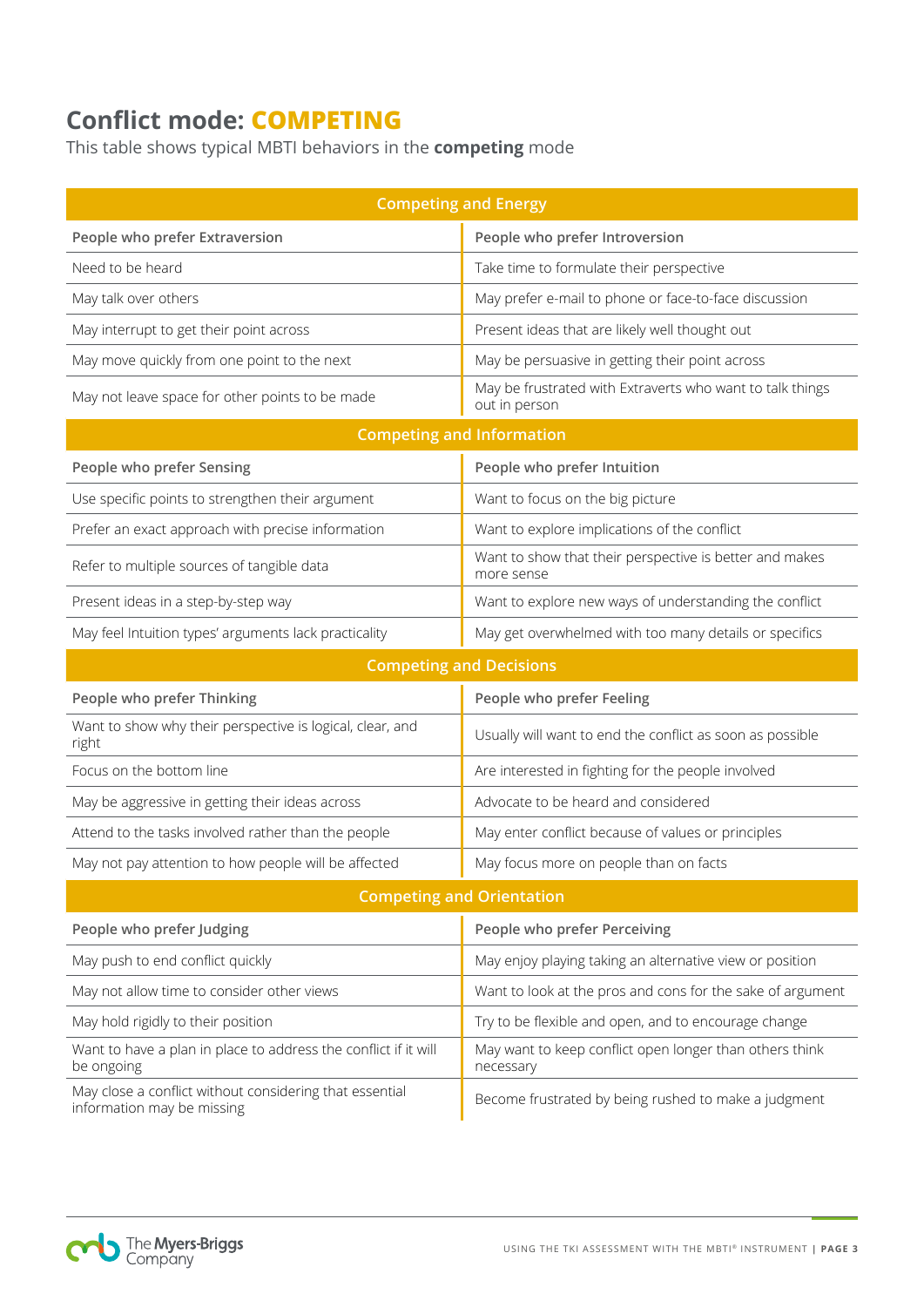# **Conflict mode: COLLABORATING**

This table shows the typical MBTI behaviors in the **collaborating** mode

| <b>Collaborating and Energy</b>                                                   |                                                                                                  |  |  |  |
|-----------------------------------------------------------------------------------|--------------------------------------------------------------------------------------------------|--|--|--|
| People who prefer Extraversion                                                    | People who prefer Introversion                                                                   |  |  |  |
| Prefer face-to-face conversations                                                 | Prefer to work alone or behind the scenes                                                        |  |  |  |
| Like people to share information                                                  | Need time to reflect before addressing ideas from others                                         |  |  |  |
| May throw out multiple suggestions for discussion                                 | May want to work in smaller rather than larger groups or<br>teams                                |  |  |  |
| Want to hear ideas from others                                                    | Prefer to work autonomously by dividing up pieces of the<br>conflict to analyze                  |  |  |  |
| Enjoy the interplay of working with multiple viewpoints and<br>expect quick input | May feel Extraverts invade their space and disrupt their<br>ability to concentrate in the moment |  |  |  |
| <b>Collaborating and Information</b>                                              |                                                                                                  |  |  |  |
| People who prefer Sensing                                                         | People who prefer Intuition                                                                      |  |  |  |
| Want to find the best possible outcome that will work                             | Search for themes to help them understand positions of the<br>conflict                           |  |  |  |
| Like tried-and-tested methods of working together                                 | Enjoy the process of brainstorming solutions                                                     |  |  |  |
| Want to build on previous successful experiences                                  | Are not afraid to take risks and see things differently                                          |  |  |  |
| Want to dig into as much information and as many sources<br>as possible           | Build on others' ideas                                                                           |  |  |  |
| May suggest both sides bring a list of concerns                                   | May see questions or challenges from others as not being<br>collaborative                        |  |  |  |
| <b>Collaborating and Decisions</b>                                                |                                                                                                  |  |  |  |
| People who prefer Thinking                                                        | People who prefer Feeling                                                                        |  |  |  |
| May become defensive when their points are challenged                             | Work to identify the concerns of both sides                                                      |  |  |  |
| May push their own agenda more than they listen                                   | Want to find a win-win scenario                                                                  |  |  |  |
| May be more interested in winning than agreeing                                   | May take negative comments personally                                                            |  |  |  |
| Prefer to get through issues and move on                                          | Approach the situation trying to be helpful                                                      |  |  |  |
| May want to move through a conflict quickly if it is personal                     | Keep the needs of people in mind                                                                 |  |  |  |
| <b>Collaborating and Orientation</b>                                              |                                                                                                  |  |  |  |
| People who prefer Judging                                                         | People who prefer Perceiving                                                                     |  |  |  |
| May formulate an opinion before hearing all the facts                             | May feel uneasy agreeing because needs might change                                              |  |  |  |
| Will propose a plan for moving forward                                            | Need space to explore possible avenues for resolution                                            |  |  |  |
| Want to organize and evaluate options                                             | Want to brainstorm options up to the deadline                                                    |  |  |  |
| Want to align resolution of conflict with larger goals                            | May feel limited by a plan with too much structure                                               |  |  |  |
| May become irritated if finding a mutual solution takes too<br>long               | Want flexibility in achieving consensus                                                          |  |  |  |

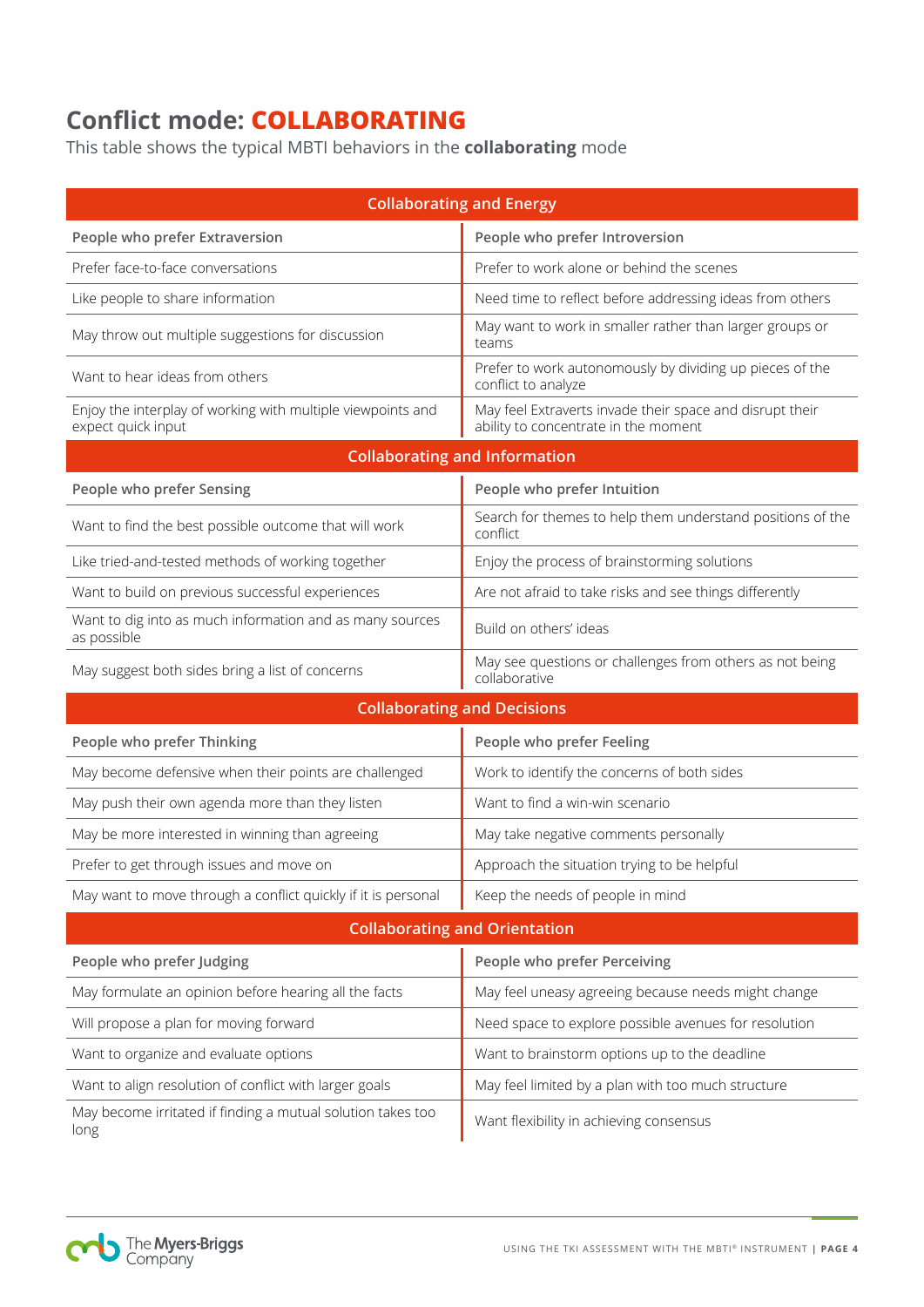# **Conflict mode: COMPROMISING**

This table shows the typical MBTI behaviors in the compromising mode

| <b>Compromising and Energy</b>                                                           |                                                                                       |  |  |  |
|------------------------------------------------------------------------------------------|---------------------------------------------------------------------------------------|--|--|--|
| People who prefer Extraversion                                                           | People who prefer Introversion                                                        |  |  |  |
| May shout out multiple solutions quickly when<br>brainstorming or during a meeting       | Prefer to see "deal breakers" in writing before meeting in<br>person                  |  |  |  |
| Attempt to bargain by offering various perspectives and<br>options                       | Desire equal time during a dialogue                                                   |  |  |  |
| State their case and the elements they are least likely to give<br>up                    | May not fight for a chance to speak when many people are<br>speaking at once          |  |  |  |
| Use a rapid pace to identify the main issues quickly                                     | Are likely to share only their most important points or needs                         |  |  |  |
| May become frustrated if Introverts need more time to<br>formulate their opinions        | Should not be seen as agreeing just because they haven't<br>spoken up                 |  |  |  |
| <b>Compromising and Information</b>                                                      |                                                                                       |  |  |  |
| People who prefer Sensing                                                                | People who prefer Intuition                                                           |  |  |  |
| Shoot for the solution that makes the most logical sense                                 | Tend to challenge ideas to fit into the larger scope of the<br>conflict               |  |  |  |
| Look to maintain the status quo                                                          | Need to understand the vision of what the solution will do                            |  |  |  |
| May be persistent in stating their case                                                  | Innovate to find a positive middle ground                                             |  |  |  |
| Need to see how the solution will be implemented                                         | Consider numerous possibilities before landing on a<br>solution                       |  |  |  |
| Will expect certain standards to be met before any<br>compromise is made                 | Want to keep things moving toward exploring shared ideas                              |  |  |  |
|                                                                                          | <b>Compromising and Decisions</b>                                                     |  |  |  |
| People who prefer Thinking                                                               | People who prefer Feeling                                                             |  |  |  |
| May have difficulty giving up pieces of their argument                                   | Want both parties to leave happy with the outcome                                     |  |  |  |
| Are not usually the first to sacrifice what they want or need                            | Desire to find mutually agreed upon solutions quickly                                 |  |  |  |
| Will push for their priorities to be satisfied before<br>considering the needs of others | Are willing to split the difference in hopes of reaching a<br>resolution more quickly |  |  |  |
| Are likely to move on and not look back after a decision is<br>made                      | Appreciate efforts to consider their feelings and perspective                         |  |  |  |
| May think expending too much effort on people's feelings is<br>a waste of time           | May hold a grudge if they feel unheard or bulldozed                                   |  |  |  |
| <b>Compromising and Orientation</b>                                                      |                                                                                       |  |  |  |
| People who prefer Judging                                                                | People who prefer Perceiving                                                          |  |  |  |
| Find relief when a solution is reached quickly                                           | Want freedom to choose which aspects of the conflict to<br>focus on                   |  |  |  |
| Are comfortable making decisions without complete or<br>thorough investigation           | Resent it when people are overly task oriented or drive too<br>hard toward closure    |  |  |  |
| Expect follow-through once a decision is made                                            | Will rebel in the face of rigidity                                                    |  |  |  |
| Want a plan that honors both perspectives                                                | Prefer to keep options open                                                           |  |  |  |
| Will organize their thoughts to assess best ideas swiftly                                | May change their mind and priorities mid-discussion                                   |  |  |  |

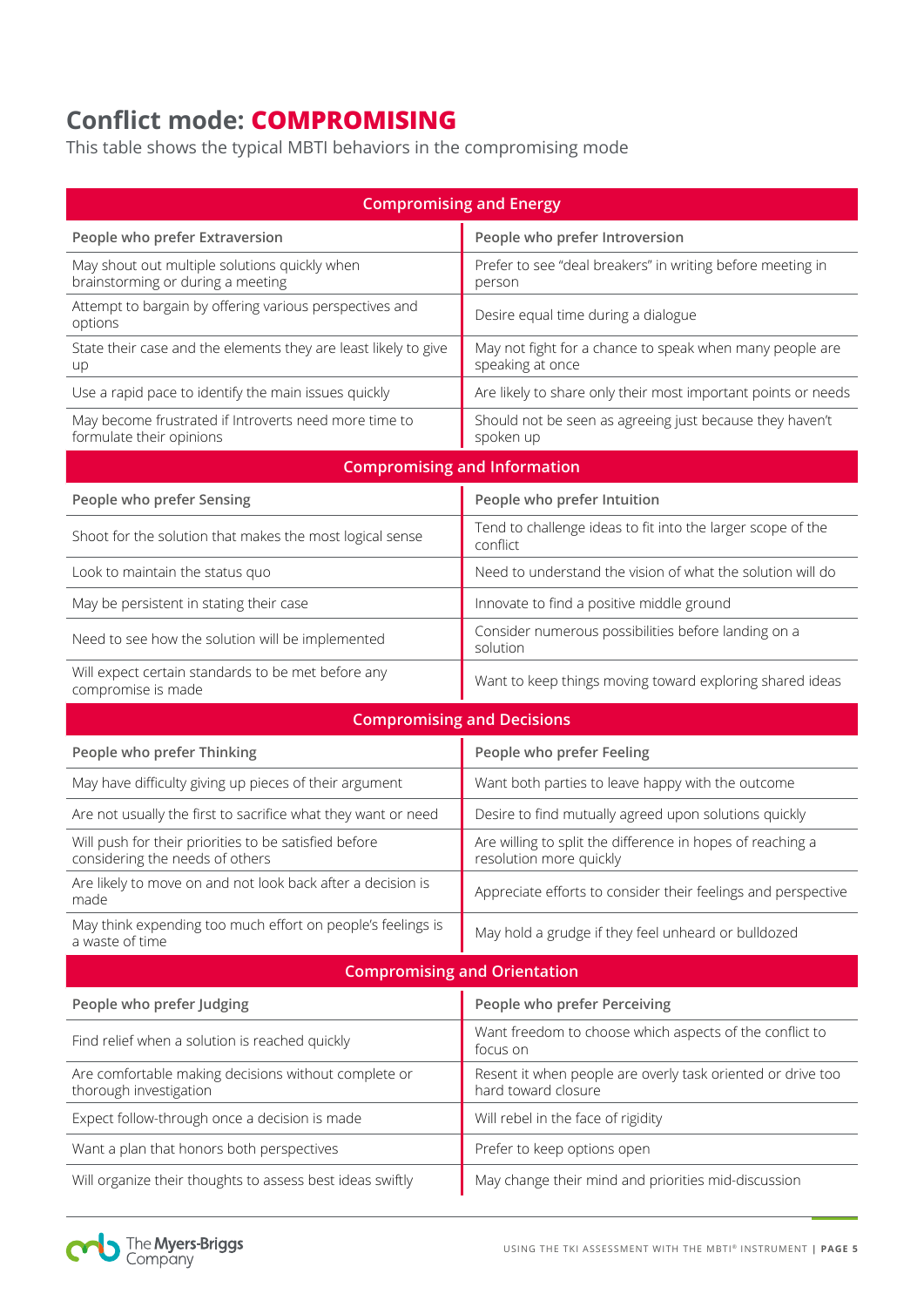# **Conflict mode: AVOIDING**

This table shows the typical MBTI behaviors in the **avoiding** mode

| <b>Avoiding and Energy</b>                                                            |                                                                              |  |  |  |
|---------------------------------------------------------------------------------------|------------------------------------------------------------------------------|--|--|--|
| People who prefer Extraversion                                                        | People who prefer introversion                                               |  |  |  |
| May distract from the conflict with unrelated discussions                             | May not speak up about their position                                        |  |  |  |
| May speak about the conflict with everyone but the people<br>involved                 | May ignore the requests or needs of others                                   |  |  |  |
| May express a need for more time to talk through the<br>meaning of the conflict       | May use the need for processing time as a reason for not<br>engaging         |  |  |  |
| May be less engaged in the process if the conflict produces<br>stress                 | May hope that having no contact will allow the conflict to<br>pass           |  |  |  |
| May allow the conflict to go on for too long by being<br>unavailable to talk about it | May build resentment if they have previously not felt heard<br>or considered |  |  |  |
| <b>Avoiding and Information</b>                                                       |                                                                              |  |  |  |
| People who prefer Sensing                                                             | People who prefer Intuition                                                  |  |  |  |
| May experience "analysis paralysis" and get lost in research                          | May get stuck in the brainstorming phase without reaching<br>resolution      |  |  |  |
| May replay pieces of the conflict over and over again                                 | May get overwhelmed by the gravity of the conflict                           |  |  |  |
| May feel the solution on the table is not yet perfect or good<br>enough               | May focus on worst-case scenarios rather than productive<br>solutions        |  |  |  |
| May use mistrust of information as a reason for not making<br>a decision              | May have difficulty solidifying their viewpoint or argument                  |  |  |  |
| May feel that options are not solid enough to move forward                            | May feel rejected or undermined by questions from Sensing<br>types           |  |  |  |
| <b>Avoiding and Decisions</b>                                                         |                                                                              |  |  |  |
| People who prefer Thinking                                                            | People who prefer Feeling                                                    |  |  |  |
| May create a logical argument for not moving forward                                  | May find the discomfort of the conflict intolerable                          |  |  |  |
| May stall by spending too much time on agendas and pros-<br>and-cons lists            | May not state their needs in order to end the conflict early                 |  |  |  |
| May create a stalemate by clinging to their position                                  | May be passive-aggressive rather than clear about their<br>position          |  |  |  |
| May avoid conflict altogether if the other party seems<br>unreasonable                | May worry about hurting the other person's feelings                          |  |  |  |
| May have difficulty accepting how they affect others<br>emotionally                   | May feel paralyzed by their emotional experience of the<br>conflict          |  |  |  |
| <b>Avoiding and Orientation</b>                                                       |                                                                              |  |  |  |
| People who prefer Judging                                                             | People who prefer Perceiving                                                 |  |  |  |
| May be confused when too many options are presented                                   | May procrastinate until the problem is solved naturally                      |  |  |  |
| May leave or withdraw than agree to disagree                                          | May appear relaxed with a state of ambiguity                                 |  |  |  |
| May be stressed without closure                                                       | May want to do what feels good in the moment                                 |  |  |  |
| Are usually decisive and likely will create a rationale for not<br>moving forward     | May camouflage a lack of decisiveness with a flexible<br>approach            |  |  |  |
| May change priorities to artificially create a sense of closure                       | May want to move forward without a resolution                                |  |  |  |

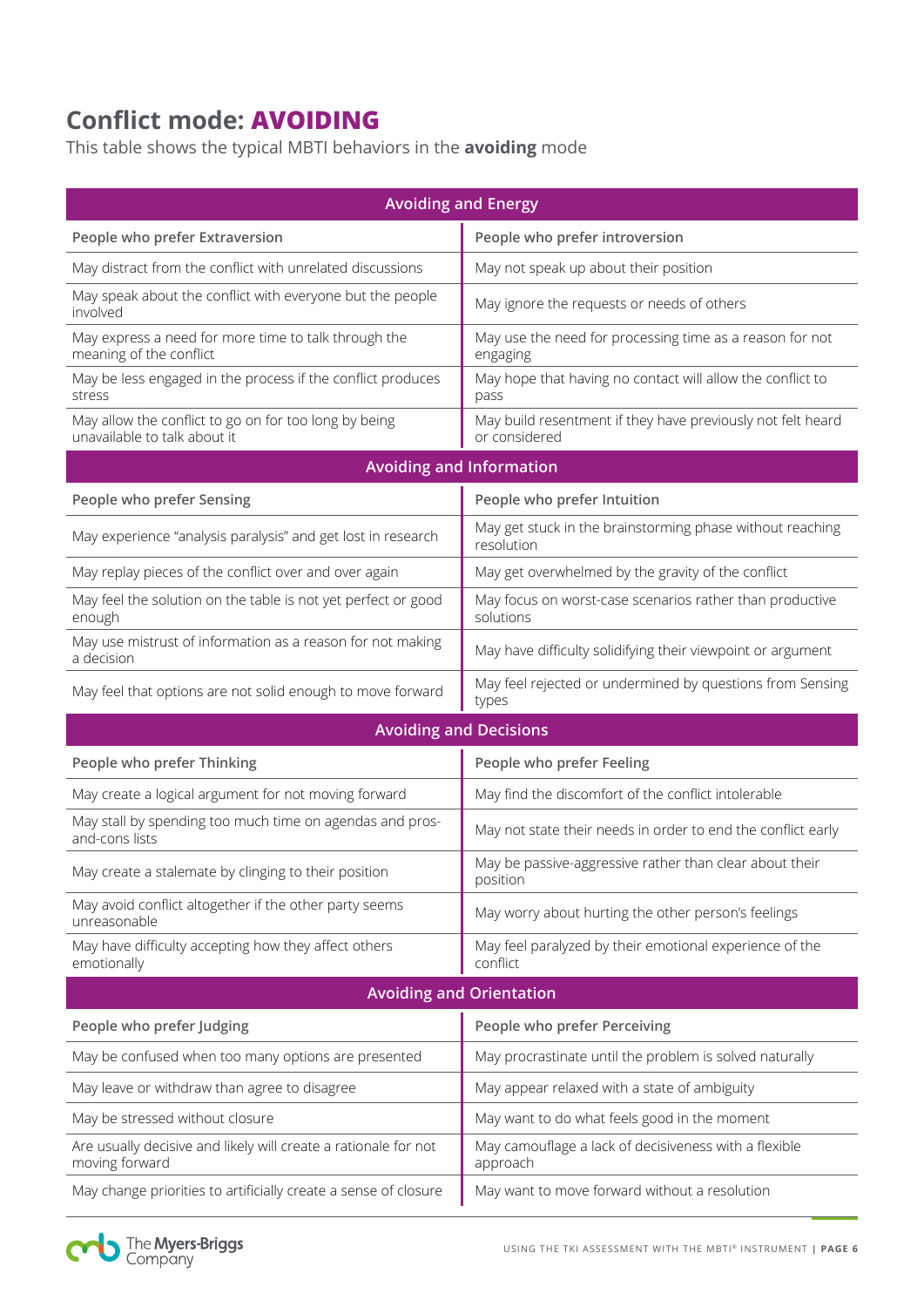# **Conflict mode: ACCOMMODATING**

This table shows the typical MBTI behaviors in the accommodating mode

| <b>Accommodating and Energy</b>                                                            |                                                                                     |  |  |  |
|--------------------------------------------------------------------------------------------|-------------------------------------------------------------------------------------|--|--|--|
| People who prefer Extraversion                                                             | People who prefer Introversion                                                      |  |  |  |
| Seek to express agreement and cooperate                                                    | May use silence as an expression of agreement                                       |  |  |  |
| Want to be seen as a team player                                                           | Tend to show support quietly                                                        |  |  |  |
| May not share their concerns about the conflict                                            | Carefully choose how to give feedback                                               |  |  |  |
| May convince themselves that the popular opinion is the<br>best even if they don't agree   | Don't like having to make a quick decision without time to<br>process               |  |  |  |
| Can be suspicious of Introverts who don't share their<br>perspective                       | Can become resentful if not allowed time to reflect on the<br>best course of action |  |  |  |
| <b>Accommodating and Information</b>                                                       |                                                                                     |  |  |  |
| People who prefer Sensing                                                                  | People who prefer Intuition                                                         |  |  |  |
| May find information to support ending the conflict                                        | Create options that will enable both sides to feel somewhat<br>satisfied            |  |  |  |
| Look for data that builds a bridge between arguments                                       | Look for new information that provides consensus                                    |  |  |  |
| Listen for details that reflect common ground between sides<br>of the conflict             | Use their flexibility to sacrifice their needs for the greater<br>good              |  |  |  |
| Need information to be reliable and accurate to move<br>forward                            | May continue to brainstorm even after a solution is reached                         |  |  |  |
| Desire to honor tradition and what has been maintained<br>before                           | Seek to identify key issues and then prioritize the needs of<br>the group           |  |  |  |
| <b>Accommodating and Decisions</b>                                                         |                                                                                     |  |  |  |
| People who prefer Thinking                                                                 | People who prefer Feeling                                                           |  |  |  |
| May convince themselves that the conflict is not a priority<br>for them                    | May be passive-aggressive at any point during the conflict                          |  |  |  |
| Consider their agreement a charitable act to others                                        | Have difficulty sharing concerns they know will not be<br>addressed                 |  |  |  |
| Will remind people of their option to choose even when<br>they sacrifice their needs       | See themselves as working toward the greater good                                   |  |  |  |
| Try to not see yielding as giving up or losing                                             | Are relieved to end the discomfort of being in a conflict                           |  |  |  |
| Are satisfied if the decision to move forward makes sense,<br>even if they disagree        | Work to show compassion for other people's perspectives                             |  |  |  |
| <b>Accommodating and Orientation</b>                                                       |                                                                                     |  |  |  |
| People who prefer Judging                                                                  | People who prefer Perceiving                                                        |  |  |  |
| Use structure and planning as a means of collaborating                                     | Demonstrate their flexibility by adjusting to others                                |  |  |  |
| Are courteous, aware of others' needs and prepare their<br>schedules in advance            | Want to hear all perspectives before making a decision                              |  |  |  |
| May end an argument or disagreement just to get closure                                    | See making an effort to cooperate as being open to change                           |  |  |  |
| Believe their methods allow others to be involved in their<br>projects                     | Are present in the moment and assess best possible<br>options                       |  |  |  |
| May yield on issues that are less important to them for the<br>sake of reaching resolution | May give in for now, knowing that things will likely change<br>down the road        |  |  |  |

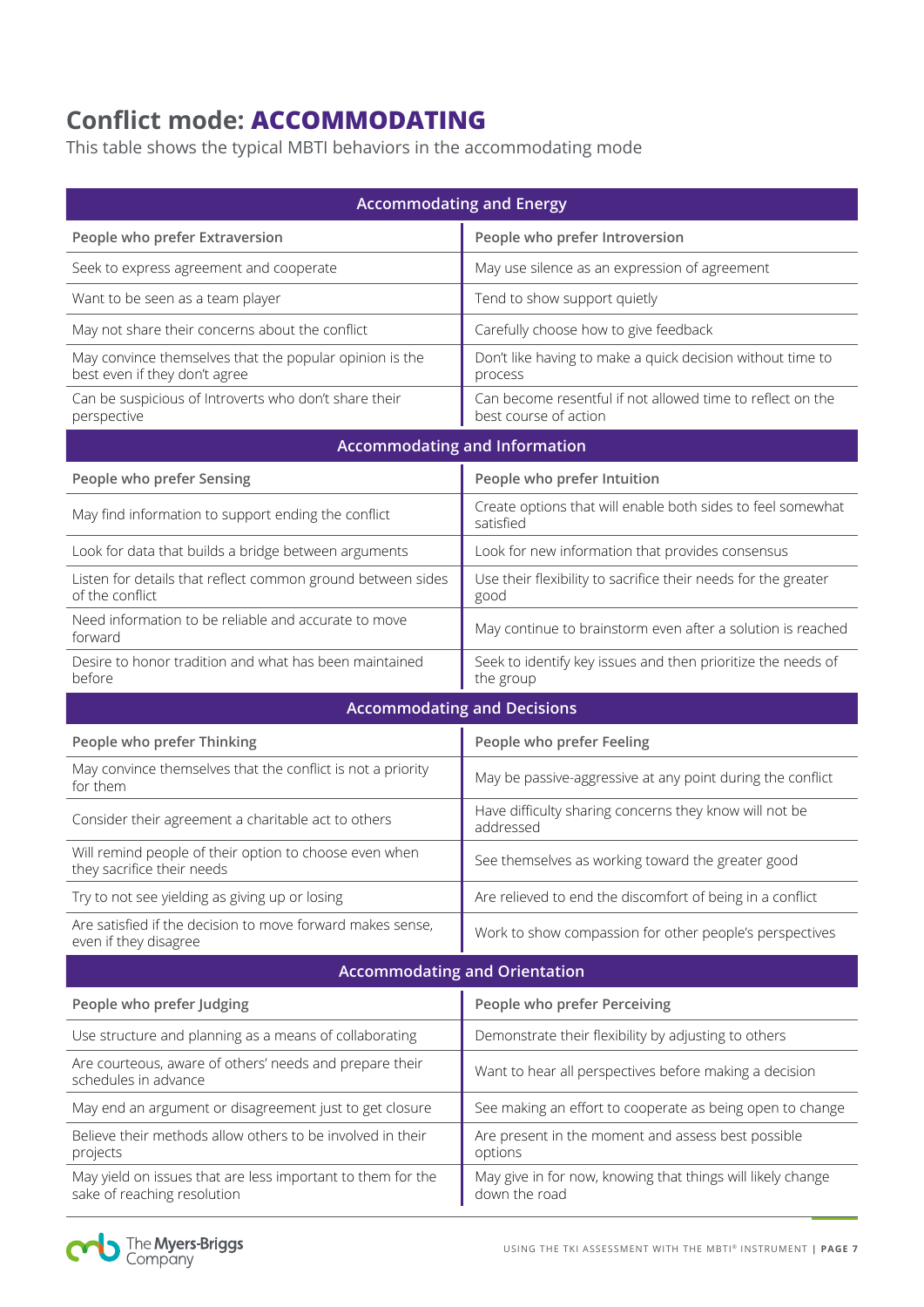#### **The role of type dynamics in conflict management**

We can also consider the role of type dynamics in the way individuals approach conflict. Type dynamics looks at four processes:

- 1. **Favourite (or first) process** the function people feel most natural using and rely on the most
- 2. **Second** supports the favourite process, like a wingman who sweeps in to make sure that what needs to happen will happen
- 3. **Third** balances the second process
- 4. **Fourth** largely unconscious. Tends to appear when people are experiencing stress or when things in their life are not balanced

## **The Grip Experience**

In type dynamics, the processes operate in the order above (i.e., 1, 2, 3, 4) when life is going well.

However, when conflict arises, the resulting stress may put people "in the grip" of their fourth function. They begin to rely on this largely unconscious process rather than their favourite process. In addition, a person who typically prefers Extraversion becomes temporarily Introverted when in the grip, and vice-versa.

Another consideration is that, for some people, entering a conflict almost immediately sends them into a "grip" experience and the use of their fourth process. It is important that individuals remember this during a conflict. The people involved may not be operating from their favourite process, and therefore may not be using the best parts of themselves or their best judgment.

The grip experience can also play a role in an individual's use of the TKI conflict modes. Just as people have a preferred conflict mode that they are most comfortable with and use most often, they have less preferred and possibly less comfortable modes. When they are in the grip of stress, they may lean on their preferred conflict mode, even if

it does not suit the situation, because it feels more comfortable than using a less familiar mode.

The key to using the TKI conflict modes effectively is learning to recognize and apply the optimal mode – preferred or not – in a given situation. However, when people are in the grip, they may not have the resources to choose the best possible TKI mode.

#### **MBTI® process pairs and TKI conflict modes**

Now let's look at how the process pairs – the two middle letters of each type – can help us understand more about approaches to conflict. Looking at the MBTI processes with the TKI conflict modes presents useful information about how conflict is created, managed, and resolved.

First, we can explore some typical conflict triggers in the workplace for people with each of the function pairs.

- **- STs** experience conflict when an established process is ignored or people don't follow protocol. STs want people to approach their work methodically, accurately, and thoroughly.
- **- SFs** experience conflict when people are overly critical of them or impersonal in their approach. Relationships are important to SFs, and they do what they do in the service of people. When others do not step up to do their part, SFs will, albeit reluctantly, stand up to advocate for people who will be affected by it.
- **- NFs** desire harmony above all else, but will be the first people to jump into a conflict when others disregard their values or principles. NFs serve to empower and inspire others by the work they do. They feel resentful when people get in the way of accomplishing this effectively.
- **- NTs** experience conflict whenever someone questions their competence. They pride themselves on their vast fund of knowledge and will challenge anyone who doubts that they are an expert in their area.

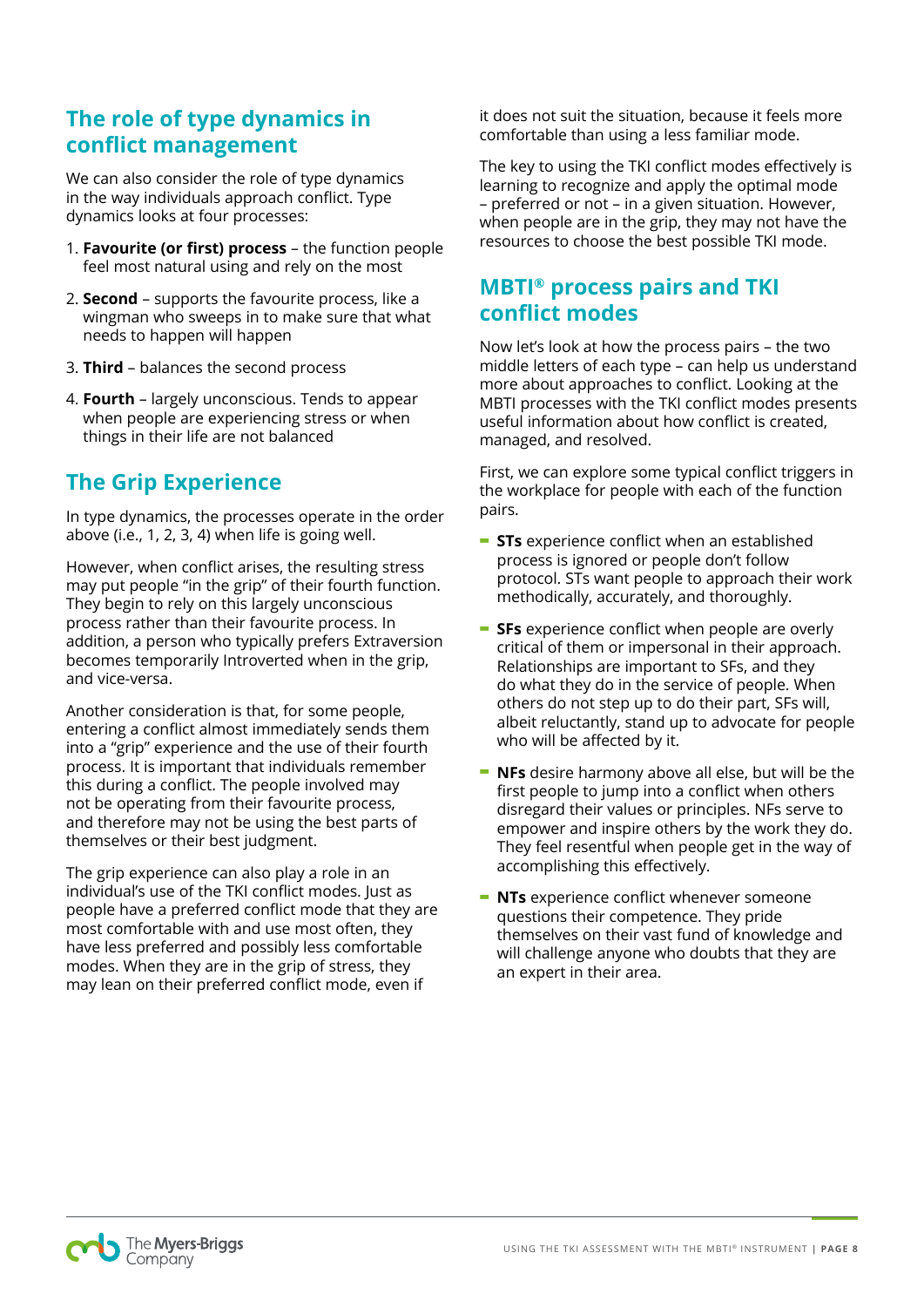The chart below summarizes the interaction of the MBTI process pairs and the TKI conflict modes.

| <b>Conflict Mode</b> | <b>STs</b>                                         | <b>SFs</b>                                             | <b>NFs</b>                                            | <b>NTs</b>                                   |
|----------------------|----------------------------------------------------|--------------------------------------------------------|-------------------------------------------------------|----------------------------------------------|
| <b>Competing</b>     | Stress specific facts<br>as vital                  | Consider the<br>impact on people<br>tremendous         | Strive to help people<br>grow                         | Innovate to make<br>systems better           |
| <b>Collaborating</b> | Collect a wealth of<br>information                 | Want to serve<br>people on both sides<br>accurately    | Ultimately seek<br>harmony                            | Brainstorm for the<br>best possible solution |
| <b>Compromising</b>  | Use data to justify<br>important positions         | Believe everyone can<br>benefit if facts are<br>shared | Want to understand<br>the concerns of both<br>parties | Will split the<br>difference to be fair      |
| <b>Avoiding</b>      | Resist change that<br>lacks meaning                | Don't want to hurt<br>anyone's feelings                | Hope the issue will<br>blow over                      | May rebel if they don't<br>get their way     |
| <b>Accommodating</b> | Will yield in the<br>absence of supporting<br>data | Will change first if<br>more people will<br>benefit    | Will agree to take one<br>for the team                | Will lose the battle to<br>win the war       |

#### **Conflict modes and type flexing**

In a conflict situation, the question of what people value and what they are willing to do to preserve what they value comes into play. Most people will keep what they value top of mind when entering into a conflict with others. There is some overlap between the TKI and MBTI tools in this area.

## **Competing**

People who tend to use the competing mode to deal with conflict value asserting their position, sometimes even at the expense of preserving relationships. They will go to great lengths to justify their position and even their behavior during the conflict. For them, the debate may actually be enjoyable at times, and being right or winning may be their ultimate goal. Even if people don't verify as a Thinking type on the MBTI assessment, it is likely that they flex their preference to Thinking when they use the competing mode. This works well when a decision needs to be made quickly, or when a group is unable to make a clear decision.

## **Collaborating**

Collaborating is helpful when a win-win solution is a real possibility. When there is ample time to process the meaning and implications of a conflict, people may be more likely to use the collaborating mode.

Collaborating may also be the preferred mode when

relationships are vital to the functioning and wellbeing of the organization. Here it is important for people to flex to their Feeling preference.

Furthermore, when buy-in is needed for successful execution of an idea, taking the time to collaborate may yield greater benefit than will using the competing mode or focusing on "winning" in the long term.

People are likely to learn more from others when they are able to listen to one another's arguments and use their ability to collaborate. Ideally, the result is the best possible solution to the problem.

## **Compromising**

When time is of the essence, people using the compromising mode are usually at least partially satisfied. Flexing to the Thinking preference to use negotiating skills is important when compromising, as is flexing to the Feeling preference to consider other people's needs and concerns. People who tend to lean on the compromising mode are trying to be fair, and are willing to give up a little bit if it means something better will be created in the long run. But they will not always be the ones to give it up – they expect the same in return from others. The same conflict may resurface in the future with an opportunity for a different solution the next time.

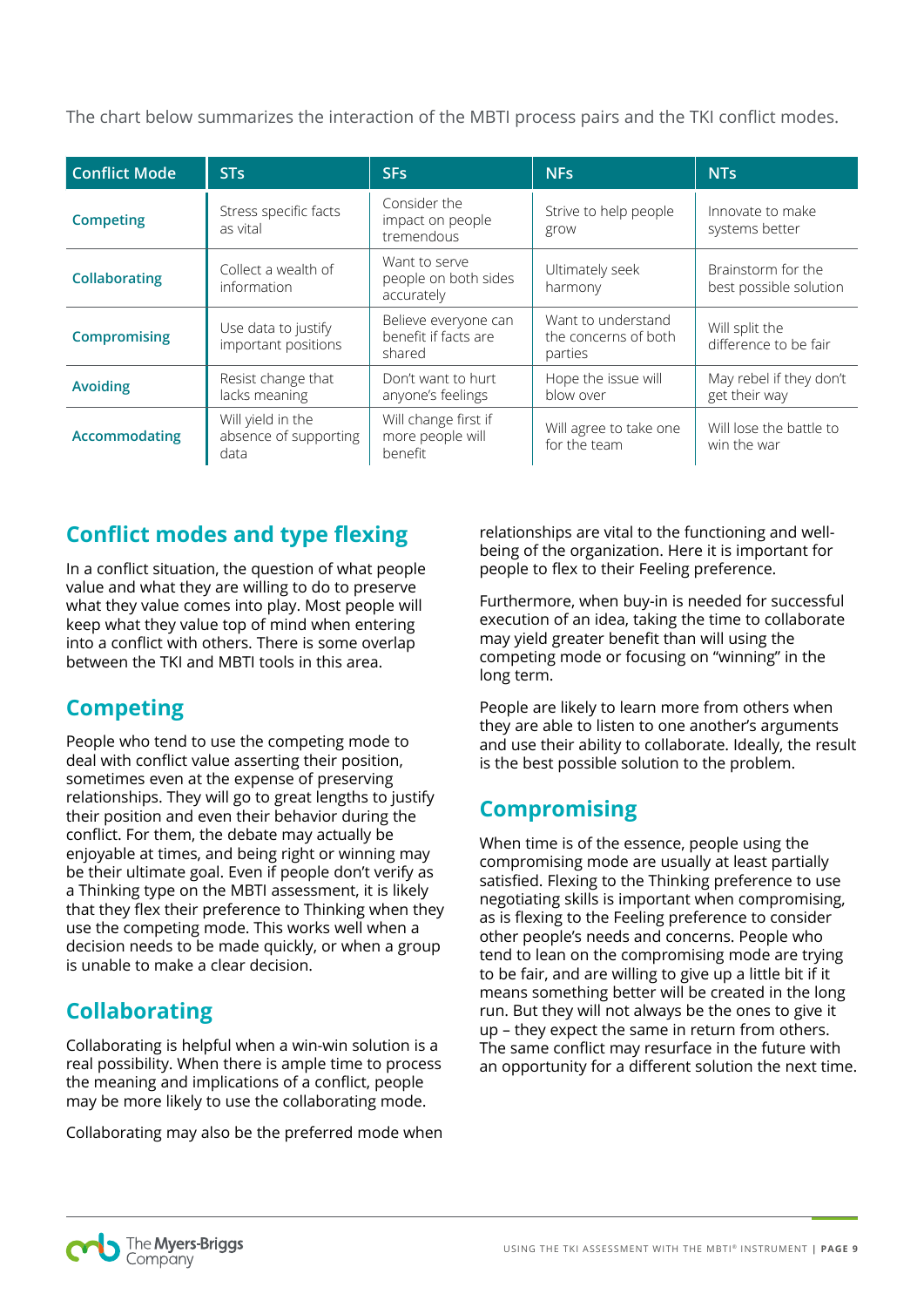## **Avoiding**

Avoiding may be practical when there is no clear "win" in sight for either party. People who tend to rely on the avoiding mode may feel so uncomfortable with conflict that they would rather tolerate their feelings of anger or disappointment than experience what they go through during conflict. There are times when using this mode is beneficial, such as when someone is being unreasonable and spending time trying to understand what that person wants is not productive. Avoiding may also be appropriate if the debate would be more meaningful later, when more information becomes available.

The challenge of using the avoiding mode is that people may end up feeling like they never get what they want or that things don't get resolved. People may tend to use the avoiding mode more when personal feelings are involved or if they think the other person is being irrational. Thinking types will need to flex their desire to win, and Judging types will need to flex their desire for closure.

Extraverts may want to continue to talk it out but may need to force themselves to walk away from a difficult situation.

#### **Accommodating**

Often people who use the accommodating mode are trying to be helpful by deferring to someone with more experience or expertise. This mode can be used to save a relationship or to keep things on an even keel for a team. If you are in the minority during a conflict and people want to move forward regardless of your position, you will have to flex to your Perceiving and Intuition preferences. This is to be open to the possibility that someone else knows better than you, or has more power or authority to move forward. Thinking types will also have to flex to their Feeling preference and curb their arguments for the sake of reaching a solution. This may occur as a means of damage control – for example, if a person with a Thinking preference has hurt someone's feelings or needs to comply as a way of mending fences in order to be able to work together.

#### **Conclusion**

It is easy to see the interconnection between the TKI and MBTI assessments, as there are many commonalities between conflict modes and type preferences.

The goal is to use TKI conflict modes and MBTI preferences appropriately to encourage optimal functioning and a successful resolution in a conflict.